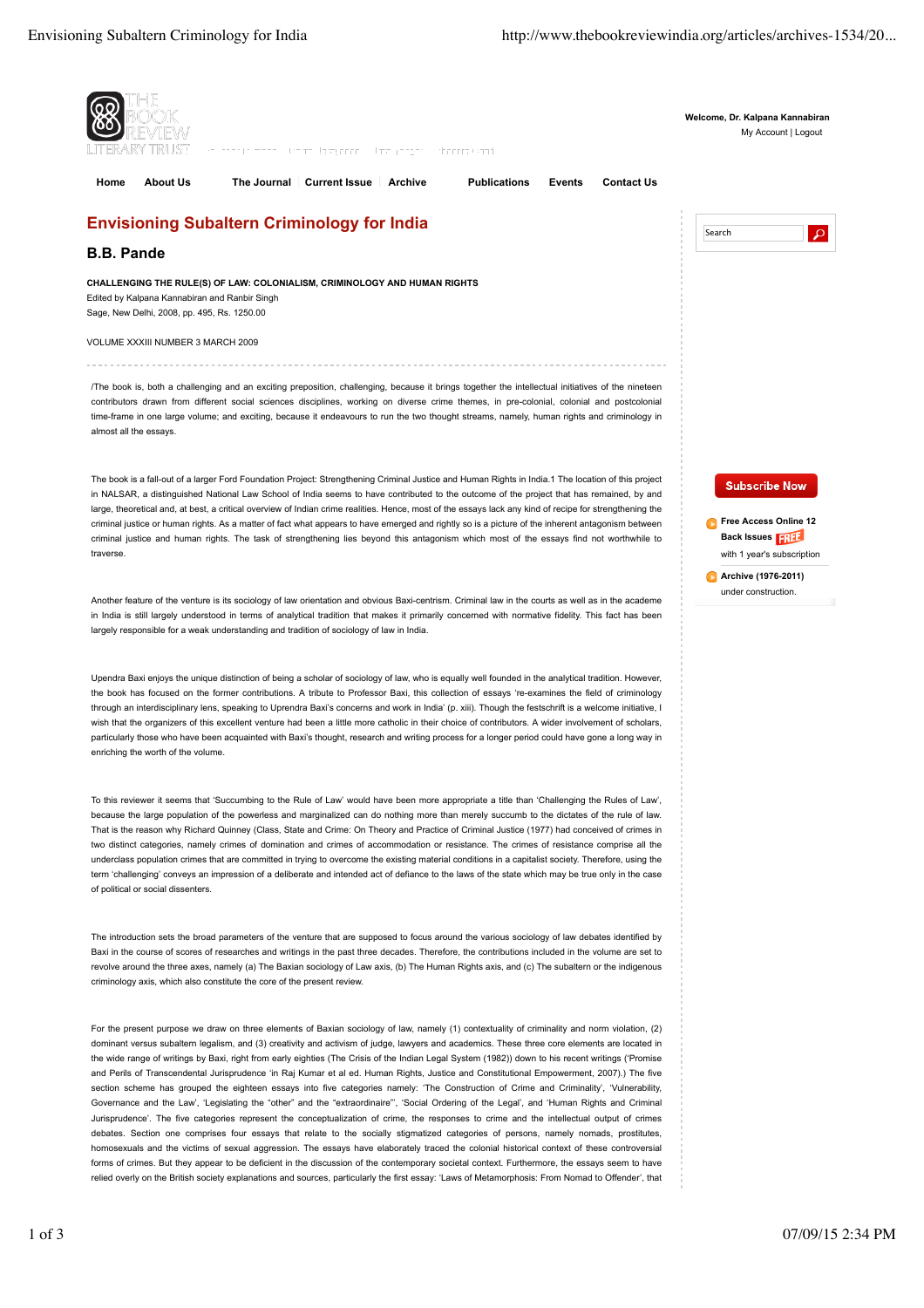has perceived the problem of Nomads/gypsy's/vagabonds from the viewpoint of British society.2 The tendency of ignoring the Indian context has Havessays one and there to Thiss auraalme of the Vital Isausiogy or any base of subjection and the man also for the Syntachle Naz Foldsdamper I Sitemap cases. It may be worthwhile to refer to the Ram Lakhan case and its ruling in some detail here. The case came before the Delhi High Court by CONTRIBUTION OF THE SOLUTION OF THE CONTROL OF THE CONTROL CONTROL CONTROL CONTROL CONTROL CONTROL CONTROL CONTROL CONTROL CONTROL CONTROL CONTROL CONTROL CONTROL CONTROL CONTROL CONTROL CONTROL CONTROL CONTROL CONTROL CON Durrez Ahmed J. not only displayed impeccable logic in critiquing the law that criminalized soliciting alms in public place, but also deployed Book Review | New Book Review | Book Reviews Sites"| Writing Book Reviews | Authors Book Reviews | Book Review Journals | English Books Review | Book Review Archive | Book Review<br>unusual judicial creativity in meaningfull Blavies fundamental right to inform a more fortunate soul that he is starving and request for food? And, if he were to do so, would he not be liable under the said act to be declared as a 'beggar' and consequently being deprived of his liberty by being sent for detention at a certified institution? Does this not mean that the said act leads to deprivation of liberty on the basis of a law which runs counter to the fundamental right of freedom of speech and expression?'4 To Justice Ahmed creative judicial functioning imposes a duty on the court, thus: 'Judicial notice must be taken of the fact that as the accused are poor they will not have access to quality legal assistance, if at all. The duty is therefore cast upon the courts to satisfy themselves that the accused did not have a defense of necessity. Prevention of begging is the object of the said act. But one must realize that embedded in this objective are the twin goals—Nobody Should beg and No Body shall have to beg.'5 Justice Ahmed has underscored not merely the high flown objectives of the law, but also tried to supply the tools to the magistracy for achieving the objective by identifying four different types of beggars, namely: (a) the lazy beggar, (b) the addicted or alcoholic beggar, (c) the victim beggar at the mercy of beggary gang leader and, (d) the starving homeless and helpless beggar.'6 The court concluded thus: 'He ought not to be detained if, in considering his condition and circumstances of living as required under the section 5(6) of the said act, the court discerns a defense of necessity; a situation where the person had no legitimate alternative to begging to feed and clothe himself or his family. Similarly, where it is apparent that the person was found begging under the exploitative command of others, he ought not to be deprived of his liberty by being sent to a certified institution for detention.'7

The element of legislation raises the demand of fidelity to the written law. Through most of the essays have kept hard legal discourse to a minimum, the essays 'Preserving Wellness and Personhood', 'Penal Strategies and Political Resistance' and 'Crimes, Passion and Detachment' do carry certain legal loose ends that need to be tied up: for example Shekhar P. Seshadri and Kaveri I. Haritas's on 'A Psychological Approach to the Child' in the context of child sexual abuse carries this statement in the reference to Section 377 of the penal code: 'This Provision is used to penalize sexual abuse against male children and non-penetrative sexual abuse against female children, as also homosexuality . . . which means that sentences for rape against boys can be less than 7 years.' The aforesaid statement is not only factually incorrect but legally flawed. Section 377 is primarily a provision for penalizing homosexuality and lesbianism and under the Indian Criminal Law 'Rape' is an offence that a man commits against a woman. Similarly, the authors seem to have defined juvenile delinquency very loosely and arbitrarily thus: 'Juvenile delinquency can range from minor acts of non-conformation to public rules such as theft, drinking, eve-teasing, watching adult movies and so on' (pp. 184–85). With a positive Juvenile Delinquency law in vogue in terms of section 2(e)of the Juvenile Justice (Care and Protection of Children) Act, 2000 'Juvenile in Conflict with Law' means a juvenile who is alleged to have committed an offence and has not completed eighteen years of age as on the date of commission of such offence.' There are other slips such as the JJ Act 2002 and above 17 years and below 17 years age anomaly ( p. 199).

Ujjwal Kumar Singh in his essay on political resistance in Independent India has in table 9.1 given statistics about banned organizations and for Madhya Pradesh and Maharashtra states as 1593 and 1717 respectively. On the face of it this appears to be inaccurate, but there is no way of verifying this fact, because the table does not refer to the source (p. 231). Similarly, the Unlawful Activities (Prevention) Act 1967 has been referred to at three places as UPPA 2004 (pp. 242 and 246) Ranabir Samaddar has in an otherwise interesting essay, carried some loose ends thus: 'A confession, if deliberately and voluntarily made, was to be accepted as conclusive proof of matters confessed. But it was not a conclusive proof of matters admitted to and from taking a contradictory stand thereafter' (p. 359). The statement is contradictory and in the light of Section 31 of the Evidence Act incorrect too.

Since one of the objectives of the book is to suggest ways and means for strengthening human rights, the essays need to be evaluated in the light of human right touchstone. Not only are the four essays in Section I and three essays in Section III devoted to conceptualization of human rights of ignored sections of our society, but essays six, seven, thirteen and fourteen also relate to certain raw aspects of human rights. Some of these new categories of right claimants are women, children, tribals, nomads and vagabonds, homosexuals and sex-workers. Kalpana Kannabiran's essay 'Sexual Assault and the Law' has explored the wide range of woman's right that stand violated by diverse forms of sexual aggression on women. The essay rightly concludes thus: 'The quantification, measurement or assessment of harm that must determine the course of justice is a central aspect of criminal justice that is deeply problematised in cases of sexual assault especially in the context of collective violence. Access to most basic mechanisms of justice and redress are non-existent where state is complicit in the perpetration of assault' (p. 110). Equally significant for human rights are the essays that are devoted to formal as well informal responses to crimes. In this respect the essays included in Section II and IV has a special significance. Particularly notable in this respect are essays thirteen, fifteen and sixteen (also essays eleven and twelve). Vijay K. Nagraj in his essay titled: 'Revisiting Impunity and Criminality: Of Corruption, Collusion, Consequences and Victims' brilliantly exposed the collusive character of the Indian state that becomes complicit in large scale human rights violation through corruption and immunity from state action. Ranabir Samaddar in the essay titled 'Crime, Passion and Detachment: Colonial Foundations of Rule of Law' has in a unique manner analysed the evidence law that has been admirably used to strengthen the rule of the dominant classes right from the nineteenth century itself in these words: 'Clearly the latter half of the 19th century was laying down the most objective process of domination possible through establishing objective standards of defining the relationship between law, facts and decision. This is how judicial power took shape: it was rational; hence, it reinforced power and domination' (p. 369). The story of domination through rule of law is brilliantly carried to the contemporary context by K.G. Kannabiran in his essay titled 'Conspiracies of Association: Associational Offences, Associational Freedoms and the Rule of Law'. The author's analysis through select case studies is almost flawless, but the activist spirit of the author does not seem to rest at that: 'We cannot take legal authority as well grounded and deserving obedience while allowing the perpetration of historical inequalities to oppress us. It may not be acceptable to many to resist in order to redeem historical inequalities and injustice yet if all the institutions created by the constitution fail the people, the right to revolt should be available' (p. 406).

In a sense all the essays can be seen as an excellent basic material for developing indigenous or subaltern criminology for India that needs to be different and more society focused than the prevalent mainstream criminology. In this respect we draw from Professor Wolfgang's perception of criminology thus: 'We have focused long enough on the offender and his weaknesses. It is time we look to this chaotic, decaying, degrading